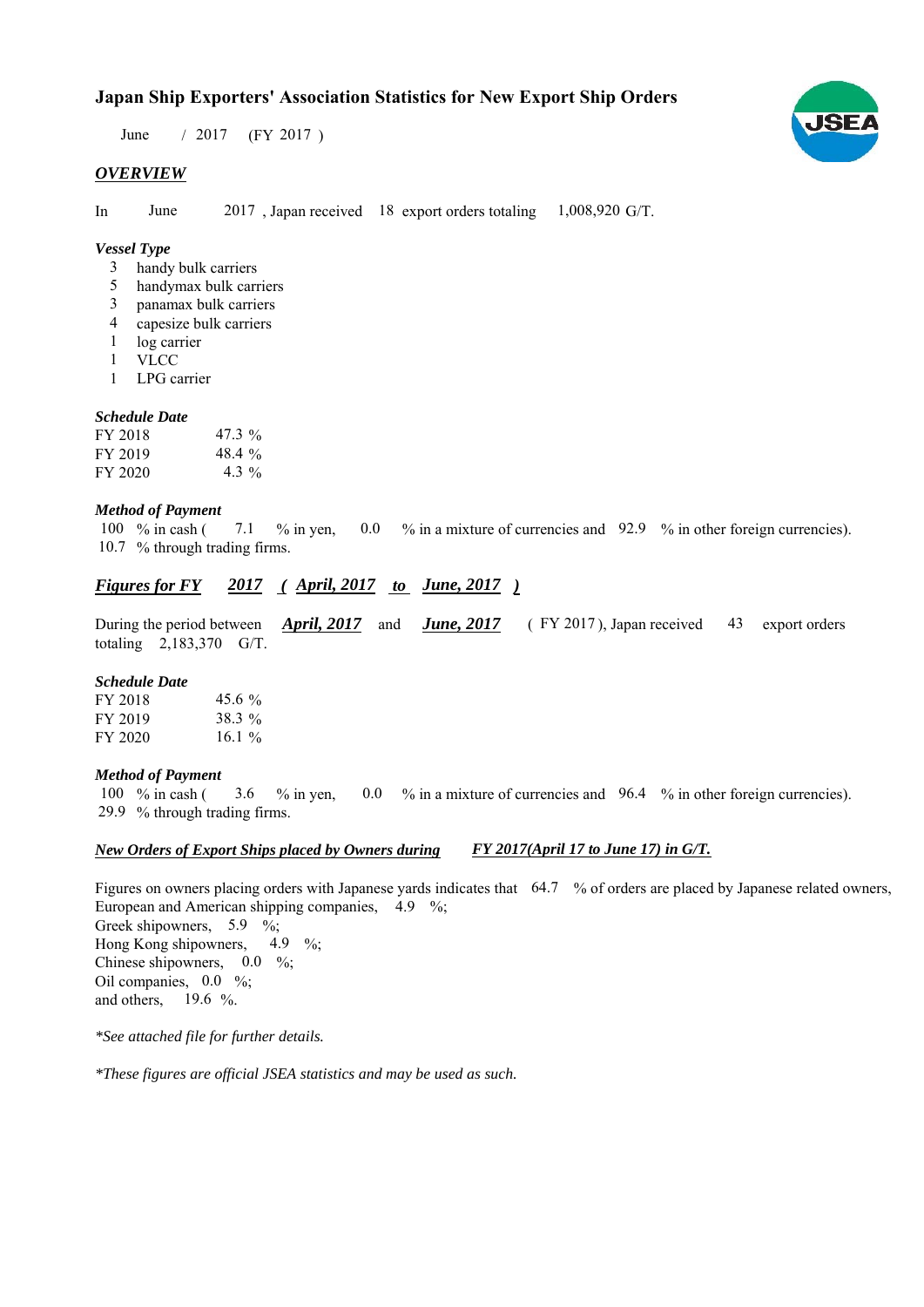# New Export Orders Placed in June 2017 (FY 2017) Based on Fiscal Year

| Description              |     | Apr 16 to Mar 17 |     | Apr 16 to Feb 17 |                        | March 2017 |                 | April 2017 |     | May 2017 |     | June 2017 |     | Apr 17 to June 17 |     | Jan 17 to June 17 |
|--------------------------|-----|------------------|-----|------------------|------------------------|------------|-----------------|------------|-----|----------|-----|-----------|-----|-------------------|-----|-------------------|
|                          | No. | G/T              | No. | G/T              | No.                    | G/T        | No.             | G/T        | No. | G/T      | No. | G/T       | No. | G/T               | No. | G/T               |
| General Cargos           |     | 230,000          |     |                  |                        | 230,000    |                 | 305,000    |     |          |     |           |     | 305,000           |     | 535,000           |
| <b>Bulk Carriers</b>     | 63  | 2,834,650        | 50  | 2,344,650        | $\left  \cdot \right $ | 490,000    | $\overline{13}$ | 479,900    |     | 326,050  | 16  | 800,620   | 38  | 1,606,570         | 62  | 2,816,470         |
| Tankers                  | 27  | .728.159         | 18  | 908,899          | $\Omega$               | 819.260    |                 | 63,500     |     |          |     | 208,300   |     | 271,800           |     | 1,193,960         |
| <b>Combined Carriers</b> |     |                  |     |                  |                        |            |                 |            |     |          |     |           |     |                   |     |                   |
| Others                   |     |                  |     |                  |                        |            |                 |            |     |          |     |           |     |                   |     |                   |
| Total                    | 95  | 4,792,809        | 68  | 3,253,549        | 27                     | 1,539,260  | 161             | 848,400    |     | 326,050  | 18  | 1,008,920 | 43  | 2,183,370         | 84  | 4,545,430         |
| FY 2017 / FY2016 (%)     |     | $*23.8$          |     | 16.8             |                        | 197.5      |                 | 323.4      |     | 112.3    |     | 620.1     |     | 305.2             |     | $** 227.2$        |
| In CGT                   |     | 2,002,825        |     | ,368,953         |                        | 633,872    |                 | 380,455    |     | 156,465  |     | 396,975   |     | 933,895           |     | .888,329          |

*Figures for shipbuilding orders of 500 G/T and over for export as steel vessels placed with JSEA members are covered.*

\*FY 2016/FY2015

\*\*Calendar Year 2017

JSEA (July 2017)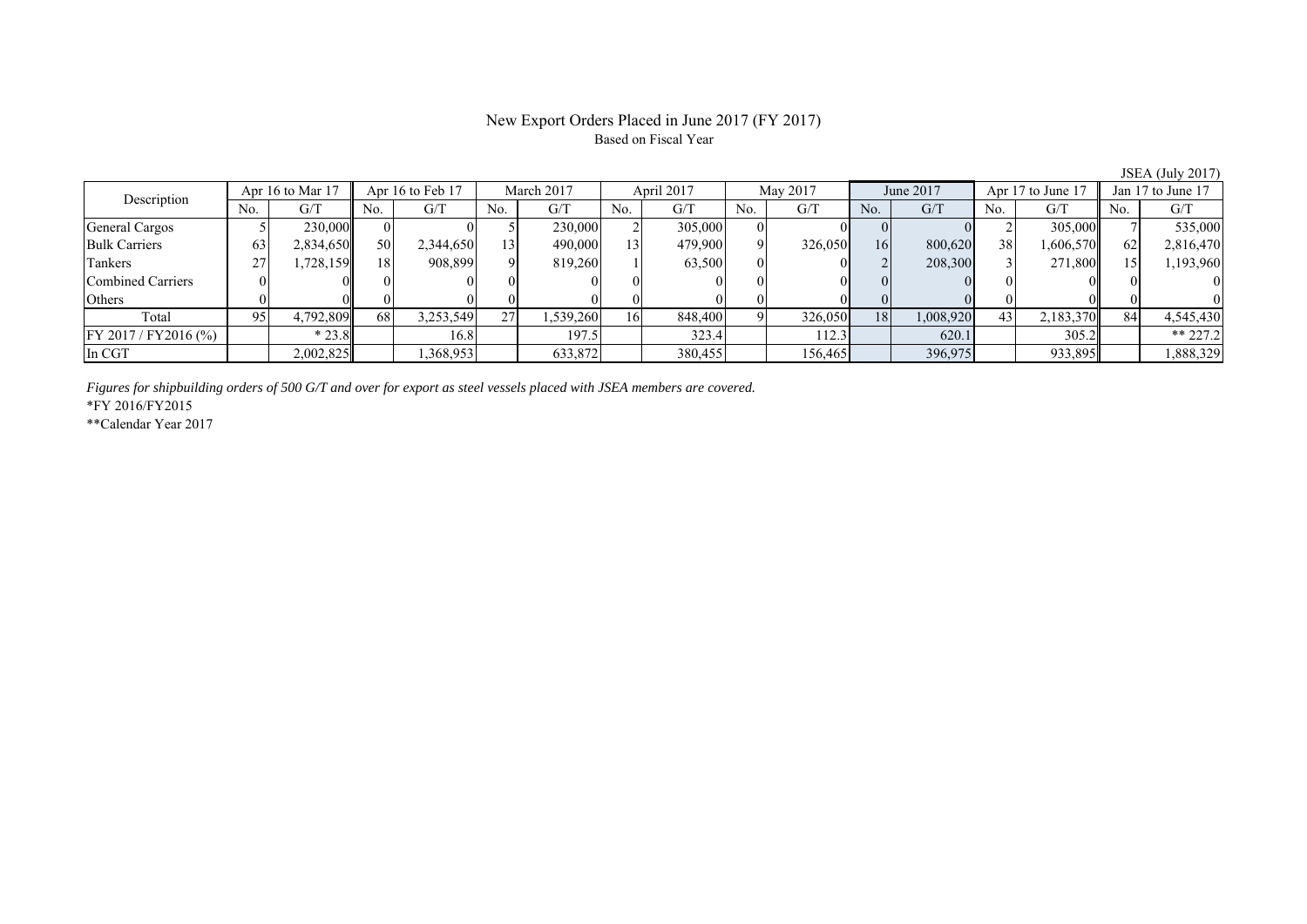# Export Ships Delivered in June 2017 (FY 2017) Based on Fiscal Year

| Description             | Apr 16 to Mar 17 |            | Apr 16 to Feb 17 |           | March 2017 |          | April 2017 |         | May 2017 |         | June 2017 |           | Apr 17 to June 1 |           | Jan 17 to June 17 |           |
|-------------------------|------------------|------------|------------------|-----------|------------|----------|------------|---------|----------|---------|-----------|-----------|------------------|-----------|-------------------|-----------|
|                         | No.              | G/T        | No.              | G/T       | No.        | G/T      | No.        | G/T     | No.      | G/T     | No.       | G/T       | No.              | G/T       | No.               | G/T       |
| <b>General Cargos</b>   | 14               | 929.115    |                  | 712.138   |            | 216.977  |            | 150.709 |          | 150.709 |           | 300,633   |                  | 602,051   |                   | 977,956   |
| <b>Bulk Carriers</b>    | 223              | 8,589,607  | 198              | 7,630,865 | 25         | 958,742  | 14         | 453,866 | 10       | 439,096 | 17        | 571,522   | 41               | 1,464,484 | 127               | 4,712,782 |
| Tankers                 | 27               | .336.139   | 23               | .260,095  |            | 76,044   |            | 285,684 |          | 215,317 |           | 162,797   |                  | 663,798   | 10                | 996,972   |
| Combined Carriers       |                  |            |                  |           |            |          |            |         |          |         |           |           |                  |           |                   |           |
| Others                  |                  | 20,637     | 01               |           |            | 20,637   |            |         |          | 125,572 |           |           |                  | 125,572   |                   | 146.209   |
| Total                   | 265              | 10,875,498 | 233              | 9,603,098 | 32         | .272.400 | 19         | 890,259 | 16       | 930,694 | 21        | 1,034,952 | 56               | 2,855,905 | 158               | 6,833,919 |
| $FY 2017 / FY 2016$ (%) |                  | $*91.9$    |                  | 95.9      |            | 69.9     |            | 106.4   |          | 97.2    |           | 97.4      |                  | 100.0     |                   | ** 89.7   |
| In CGT                  |                  | 5,149,199  |                  | 4,514,289 |            | 634,910  |            | 408,356 |          | 480,822 |           | 455,550   |                  | 344,728   |                   | 3,279,387 |

*Deliveries of new shipbuilding orders of 500 G/T and over for export as steel vessels placed with JSEA members are covered.*

\*FY 2016/FY2015

\*\*Calendar Year 2017

JSEA (July 2017)